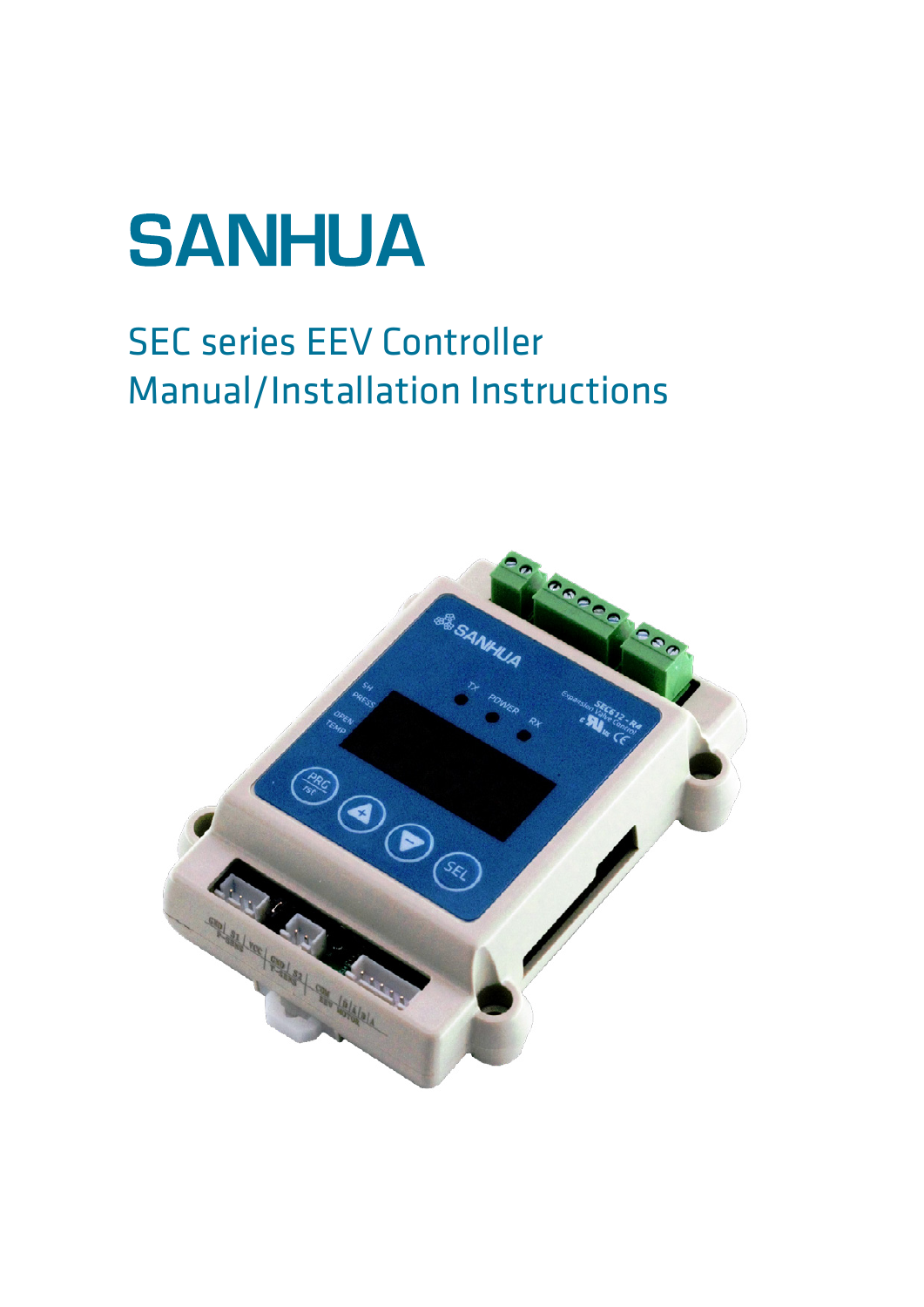### **A** CAUTIONS

- 1. This product may cause an electric shock in handling. Please do not attempt to open it with power turned on.
- 2. This product should be installed in a place fixed secured by a rack or panel.
- 3. This product can be used under the following environmental conditions:
	- Indoor Pollution Degree 2 At an altitude of 2000m or below
- 4. Power input must be within the designated ranges.
- 5. To turn on or turn off power supply for this product, please use the circuit breaker or switch of a standard product of IEC 60947-1 or IEC 60947-3 product and install it within a close distance allowing convenient operation by user provided.
- 6. An output wire to be used for this product should be inflammable grade FV1(v-1 grade or above). The thickness of the wire should 0.08mm²~1.3 mm²
- 7. In order to prevent it from an inductive noise, please maintain the high-voltage wire and power wire separated.
- 8. Please avoid installing the product in a place where a strong magnetism, noise, severe vibration and impact exist.
- 9. When extending the sensor wire, use a shield wire and do not extend it unnecessary long.
- 10. The sensor wire and signal wire should be away from the power and load wires using conduits separately installed.
- 11. Please avoid using the product near a device generating strong high frequency noise (high frequency welding machine, high-frequency sewing machine, high-frequency radiotelegraph, high capacity SCR controller)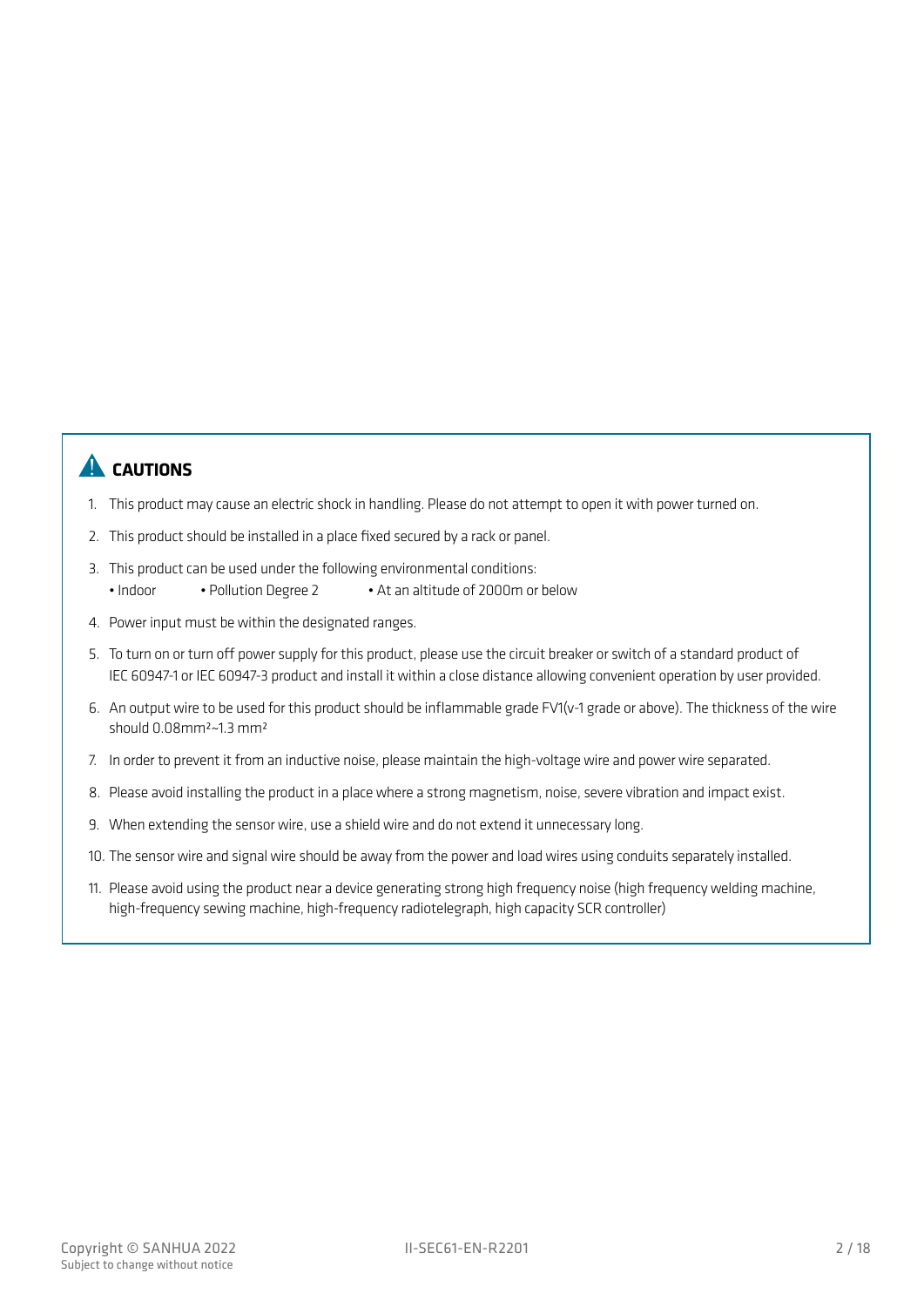# 1. Basic specifications

| <b>Items</b>      | <b>Description</b>                                                                                      |  |  |  |
|-------------------|---------------------------------------------------------------------------------------------------------|--|--|--|
| Dimension         | $87(W)$ mm x 114(H)mm x 30 (D)mm                                                                        |  |  |  |
| Power supply      | 24Vac +10%/-15%, 50/60Hz (SEC611)<br>24Vdc+10%/-15% (SEC611 & SEC612)<br>Class II                       |  |  |  |
| Power consumption | 15VA with Sanhua EEV at 24VDC                                                                           |  |  |  |
| Connection        | Pluggable terminal: Screw M2<br>Min/Max wire diameter: $0.082 \sim 1.3$ mm <sup>2</sup><br>XHP terminal |  |  |  |
|                   | Pressure sensor                                                                                         |  |  |  |
| Input             | Temperature sensor                                                                                      |  |  |  |
|                   | RUN signal Passive switch signal                                                                        |  |  |  |
|                   | Relay output 30Vdc/5A                                                                                   |  |  |  |
| Output            | EEV (uni-polar) output                                                                                  |  |  |  |
| Communication     | <b>RS 485</b>                                                                                           |  |  |  |
| Operation         | -30~55 °C, Humidity≤95%RH                                                                               |  |  |  |
| Storage           | -30~55 °C, Humidity ≤95%RH                                                                              |  |  |  |
| Protection level  | <b>IP20</b>                                                                                             |  |  |  |

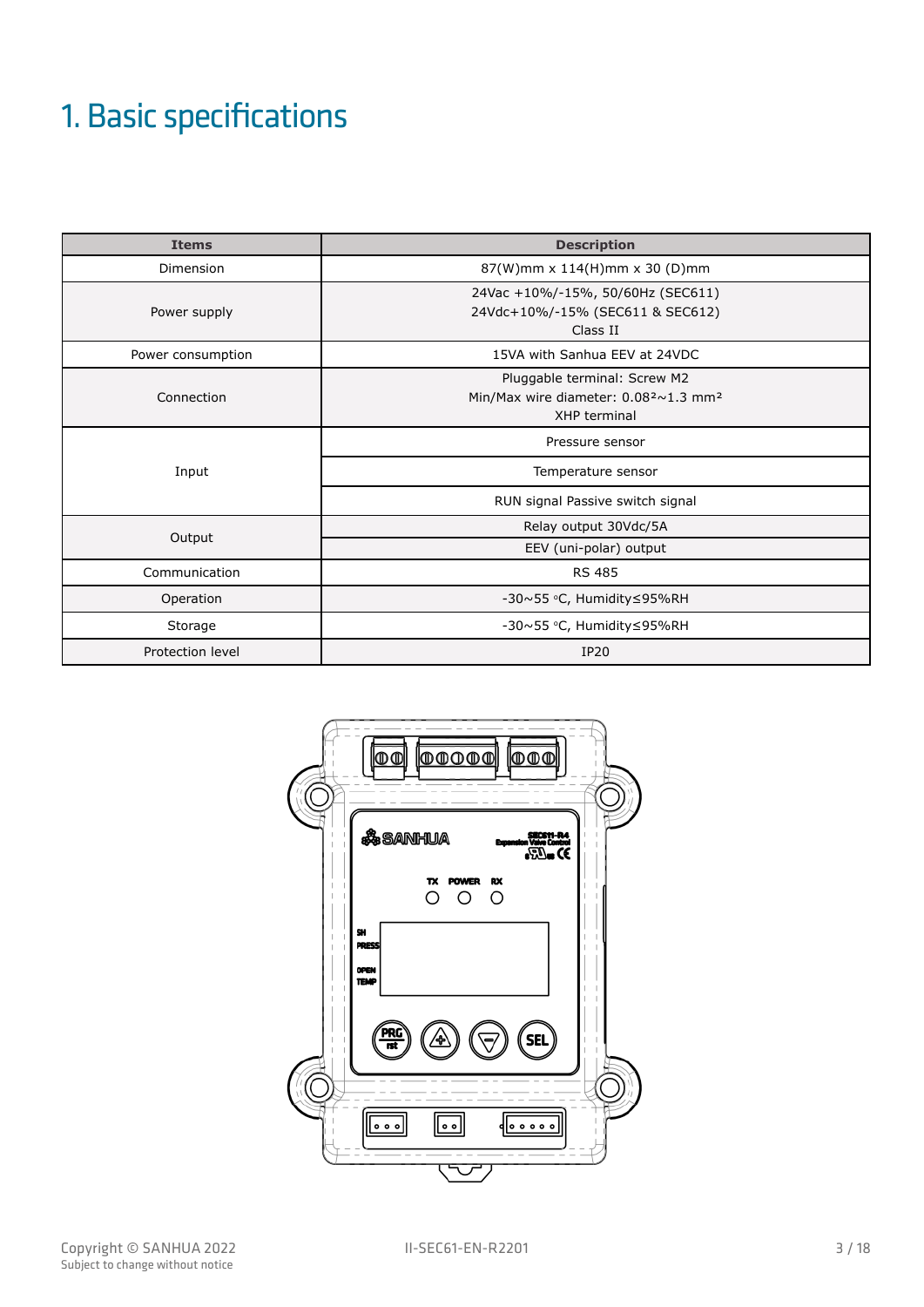### 2. Installation Notes

#### a. DIN slide rail mounting

Mount the controller on the DIN rail by the snap on the back of the controller. Installed in the electric control cabinet to avoid moisture and dust.



#### b. Sensors installation

Pressure transmitter / temperature sensor installed on the tube of evapora tor outlet. If the system is divided into several eva porators, install pressure transmitter / temperature sensor at each evaporator outlet.



We recommend to install the temperature and pressure sensors within 0.5m from the evaporator to prevent ambient temperature and pressure drop interference for the superheat calculation.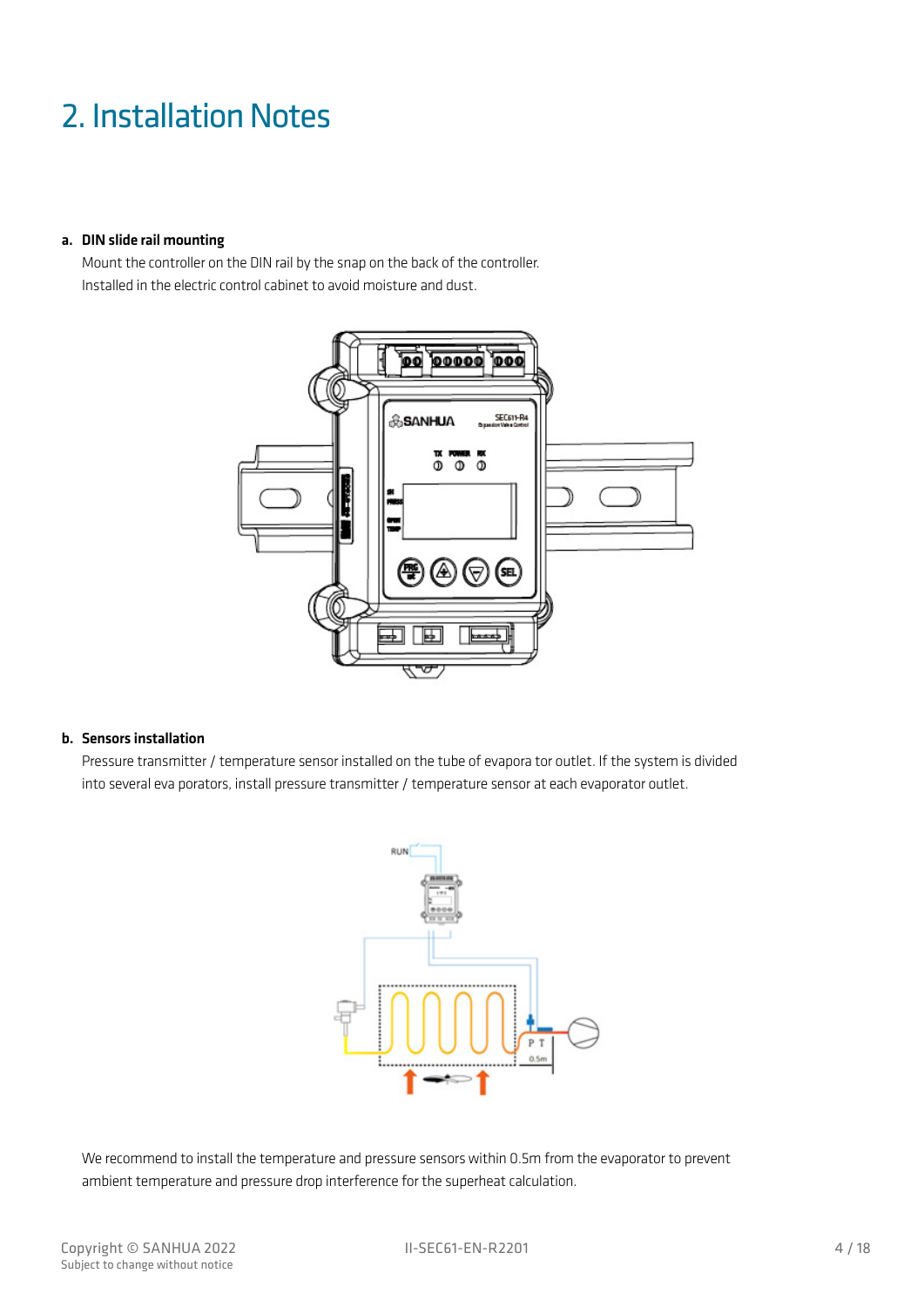### 3. Wire Connections



| <b>Type</b>                              | <b>Function</b>                    | Label            |                | <b>Description</b>                                                                                                                                                                                                                                 |  |  |
|------------------------------------------|------------------------------------|------------------|----------------|----------------------------------------------------------------------------------------------------------------------------------------------------------------------------------------------------------------------------------------------------|--|--|
|                                          |                                    |                  | $+24V$         | AC24V / DC24V+                                                                                                                                                                                                                                     |  |  |
|                                          | Power supply                       | 24Vac/Vdc        | $-24V$         | AC24V / DC24V-                                                                                                                                                                                                                                     |  |  |
|                                          |                                    | <b>RUN</b>       | <b>GND</b>     | Passive swithcing signal, open or close                                                                                                                                                                                                            |  |  |
| Pluggable<br>terminal<br>XHP<br>terminal |                                    |                  | S/W            | using manual mode                                                                                                                                                                                                                                  |  |  |
|                                          | Compressor signal<br>and comm port |                  | <b>GND</b>     | <b>GND</b>                                                                                                                                                                                                                                         |  |  |
|                                          |                                    | <b>RS485</b>     | $B -$          | $TKX-(B)$                                                                                                                                                                                                                                          |  |  |
|                                          |                                    |                  | $A+$           | $TKX+(A)$                                                                                                                                                                                                                                          |  |  |
|                                          |                                    |                  | N.O.           | synchronously with the compressor, close when<br>Normally Open contact<br>$YCQB: +5V$<br>YCQC: 10-30Vdc<br>YCQB: 0.5-3.5V<br>YCQC: 4-20mA<br>YCQB: GND<br>YCQC: N/A<br>NTCSK/B3970<br>Α<br>B<br>$\overline{\mathsf{A}}$<br>$\overline{\mathsf{B}}$ |  |  |
|                                          | Auxiliary relay output             | <b>AUX-RLY</b>   | COM            | Common                                                                                                                                                                                                                                             |  |  |
|                                          |                                    |                  | N.C.           | Normally Open contact                                                                                                                                                                                                                              |  |  |
|                                          |                                    | P-SENS           | <b>Vcc</b>     | Power:                                                                                                                                                                                                                                             |  |  |
|                                          |                                    |                  |                | (RED)                                                                                                                                                                                                                                              |  |  |
|                                          |                                    |                  | S <sub>1</sub> | S <sub>1</sub>                                                                                                                                                                                                                                     |  |  |
|                                          | Pressure sensor                    |                  |                | (White)                                                                                                                                                                                                                                            |  |  |
|                                          |                                    |                  |                | <b>GND</b>                                                                                                                                                                                                                                         |  |  |
|                                          |                                    |                  | <b>GND</b>     | (Black)                                                                                                                                                                                                                                            |  |  |
|                                          |                                    |                  | S <sub>2</sub> |                                                                                                                                                                                                                                                    |  |  |
|                                          | Temp. sensor                       | T-SENS           | <b>GND</b>     |                                                                                                                                                                                                                                                    |  |  |
|                                          |                                    |                  |                |                                                                                                                                                                                                                                                    |  |  |
|                                          |                                    |                  |                |                                                                                                                                                                                                                                                    |  |  |
|                                          | EEV output                         | <b>EEV MOTOR</b> |                |                                                                                                                                                                                                                                                    |  |  |
|                                          |                                    |                  |                |                                                                                                                                                                                                                                                    |  |  |
|                                          |                                    |                  |                | COM                                                                                                                                                                                                                                                |  |  |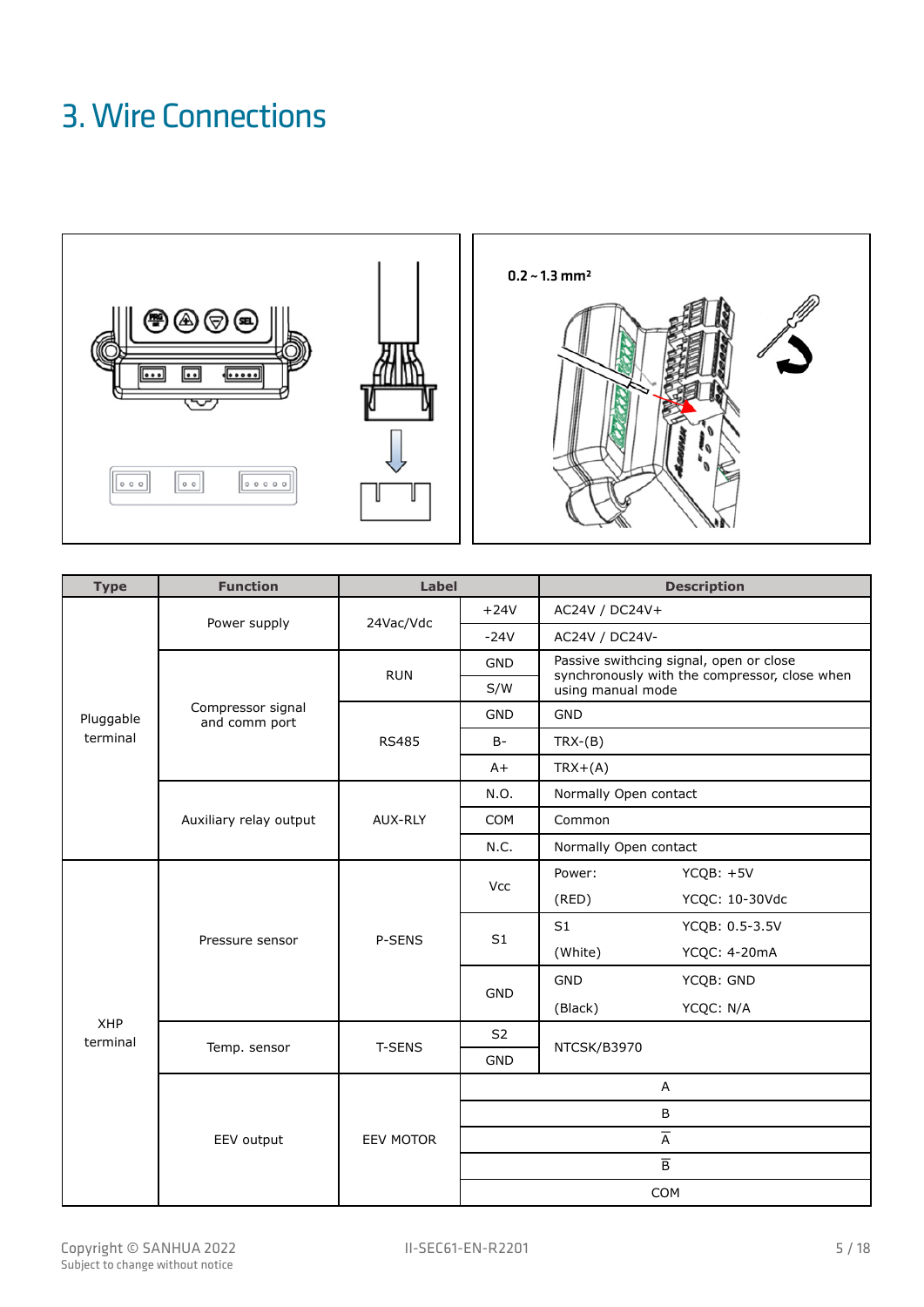

#### Safety Tips:

- 1. Do not turn on the power before completing the wiring, cut off the power before changing the wiring.
- 2. The RUN port (compressor signal) is a passive port. If add a voltage it may cause the controller burn out.
- 3. Ultracapacitor please series connected to the power supply wire. (Coming soon)
- 4. If you use a transformer, please ensure the minimum power is 15 VA (for 1 controller + 1 EEV).
- 5. Min/max wire diameter: 0.2 ~1.3 mm²
- 6. 24Vdc or 24Vac for SEC611, 24Vdc only for SEC612.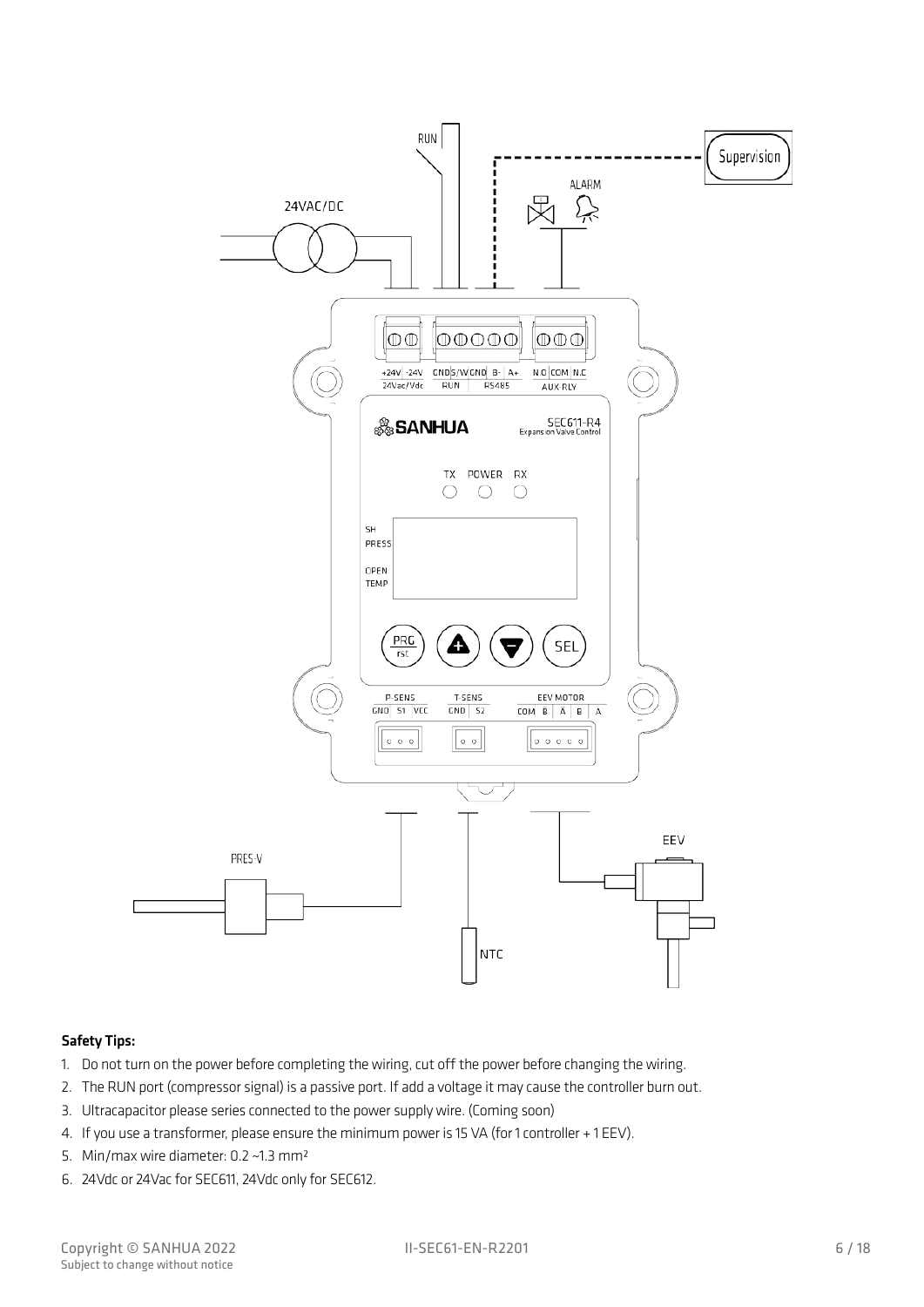## 4. DIP SW Setting

All DIP switches are OFF in default mode (suitable for most applications). There are 4 DIP switches, 2, 3 used as a group for selecting EEV type, 1, 4 used as a group for selecting controller operating mode.



#### a. EEV type selecting

EEV total steps, excitation speed and excitation mode is determined by the DIP SW2, 3



(Default mode) DIP SW2: OFF, DIP SW3: OFF 1-2 phase, 500 steps, 30pps



DIP SW2: OFF, DIP SW3: ON 2phase, 2000 steps, 100PPS



DIP SW2: ON, DIP SW3: ON Custom mode, set by parameter table 3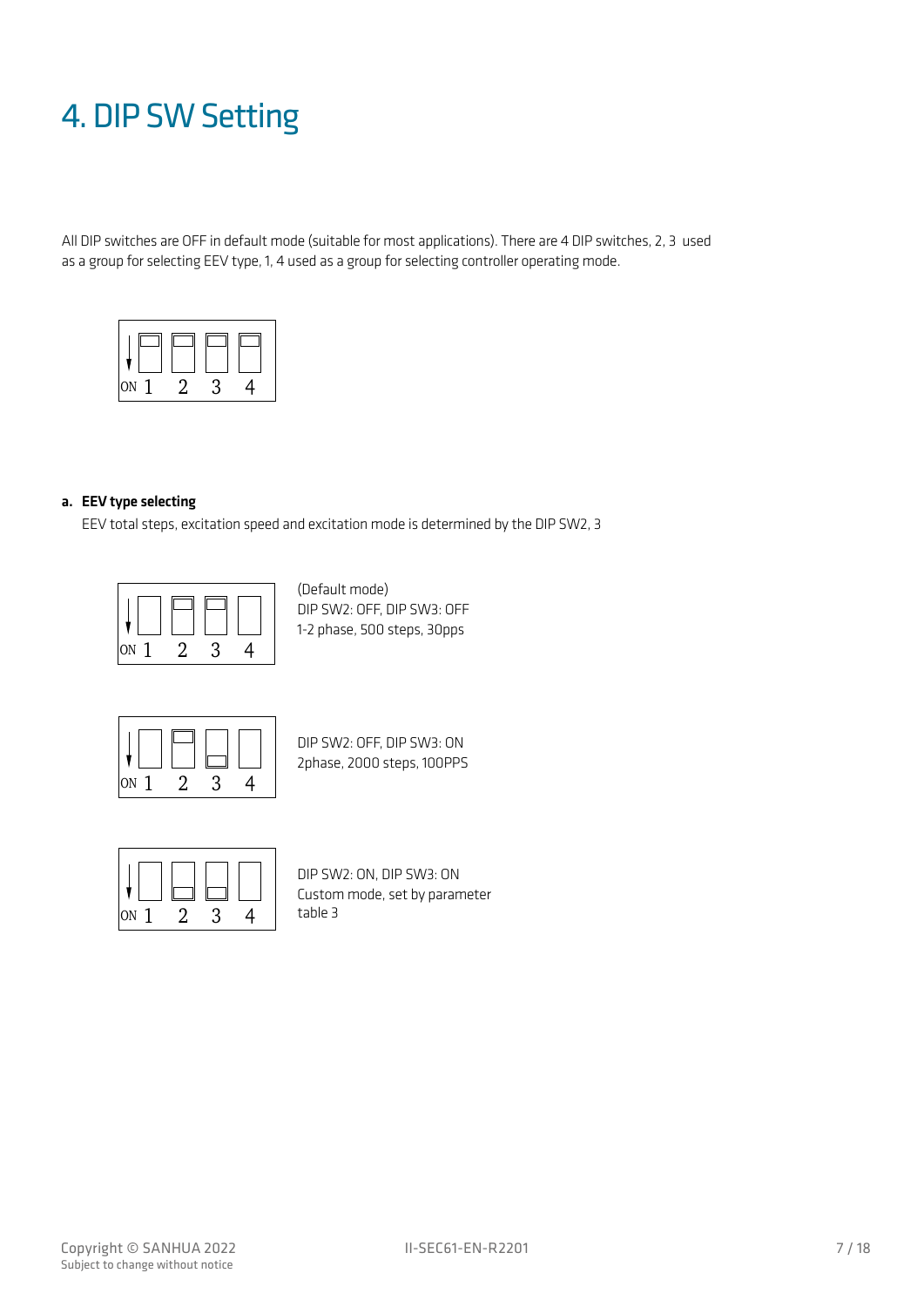#### b. Control method selecting

Control method determined by the DIP SW1, 4

| <b>DIP SW position</b>                                          | <b>Description</b>                                                                                                            | <b>Schematic</b>                                                                                                                                                                                               |
|-----------------------------------------------------------------|-------------------------------------------------------------------------------------------------------------------------------|----------------------------------------------------------------------------------------------------------------------------------------------------------------------------------------------------------------|
| 3<br>$\overline{2}$<br>$\overline{4}$<br>$\circ$ <sub>N</sub> 1 | - DIP SW1: OFF, DIP SW4: OFF<br>- Superheat control (Default mode)<br>- Temp./pressure signal ensures<br>system SH stable     | <b>RUN</b><br>$\overline{u}$<br>Compressor<br>쩑<br>P-sensor<br>Evaporator<br>T-sensor<br>$\begin{array}{c c} \hline \end{array} \begin{array}{c c} \hline \end{array} \begin{array}{c} \hline \end{array}$<br> |
| 3<br>$\overline{2}$<br>$\overline{4}$<br>ON <sub>1</sub>        | - DIP SW1: ON, DIP SW4: OFF<br>- Manual operation<br>- Use $\bigoplus$<br>Button directly<br>controls the valve opening ratio | <b>RUN</b><br>$100 -$<br>ိ<br>煛<br>EEV                                                                                                                                                                         |
| $\overline{2}$<br>3<br>$\overline{4}$<br>ON <sub>1</sub>        | - DIP SW1: ON, DIP SW4: ON<br>- Drive mode<br>- Use 4-20mA or 1-5Vanalog<br>signal control                                    | <b>RUN</b><br>100<br>曌<br>20mA<br>4<br>EEV<br>5V                                                                                                                                                               |
| $\overline{2}$<br>3<br>ON <sub>1</sub><br>$\overline{4}$        | - DIP SW1: OFF, DIP SW4: ON<br>- Hot gas bypass<br>(temperature control)                                                      | <b>RUN</b><br>T-sensor<br>$\sim$<br>$\subset$<br>Compressor<br>₹χ<br>Evaporator<br>$\mathbf{H}$<br>ШЦ<br>EEV                                                                                                   |

#### Note:

- 1. While using the manual /drive mode, keep the compressor RUN signal always ON.
- 2. n drive mode, external 4-20mA or 1-5V analog signal is input through the pressure sensor port.

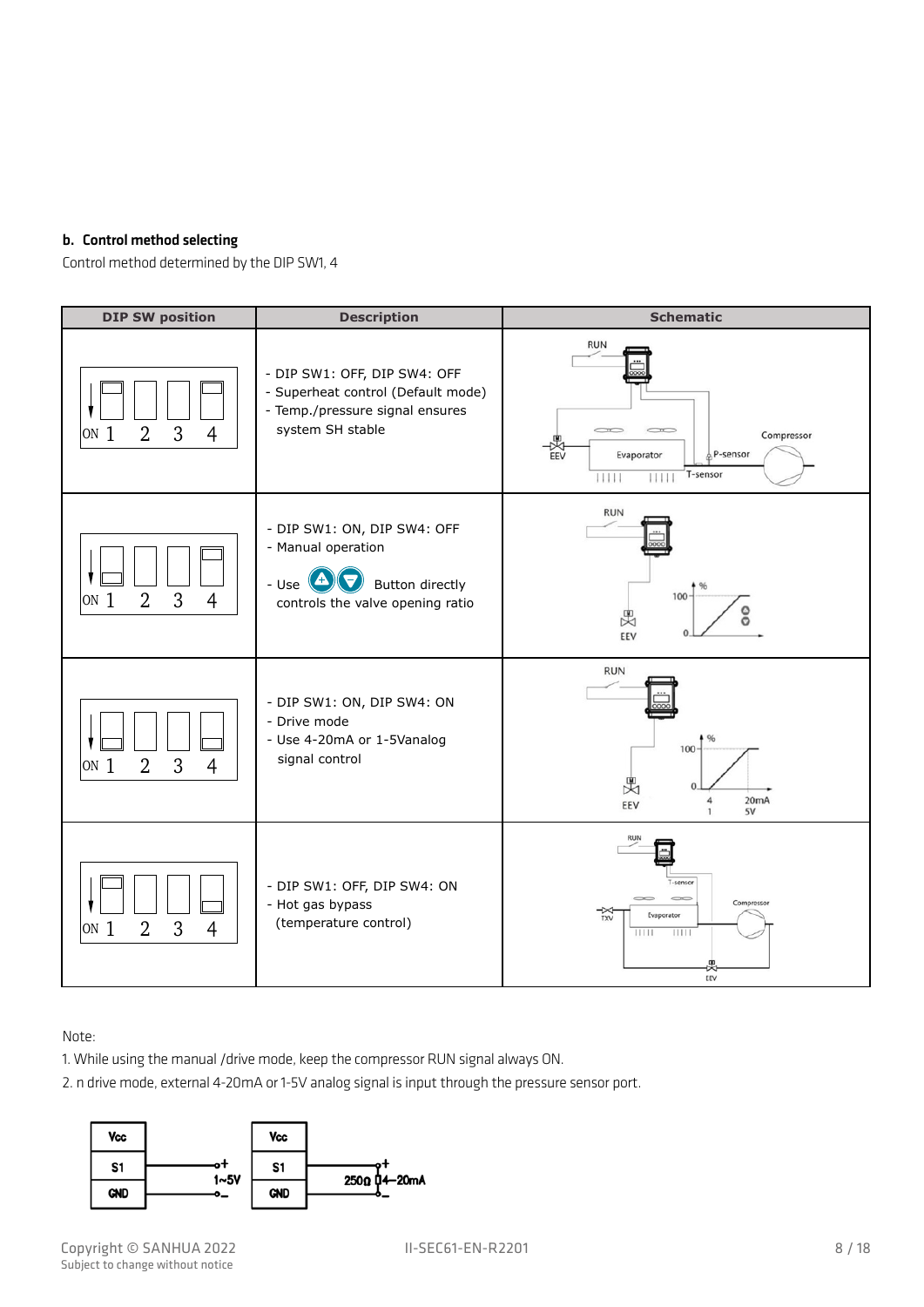## 5. Buttons and operation

#### a. Screen introduction



| <b>LED</b>   | <b>Description</b>               |
|--------------|----------------------------------|
| SH           | Display current superheat        |
| <b>PRESS</b> | Display pressure sensor value    |
| <b>OPEN</b>  | Display current EEV opening      |
| <b>TEMP</b>  | Display temperature sensor value |
| oC /bar      | Unit of temp./pressure           |
|              | Lighting when alarming           |
|              | Flickering at communication mode |
| <b>POWER</b> | Lighting at power up             |
| TX,RX        | Flickering at communication      |

Use  $\bigodot$  button can switch the display on screen among superheat/ pressure/valve opening/temperature (current display is indicated by the cursor pointer)

#### b. Buttons introduction



 $\left(\frac{\text{PRG}}{\text{rst}}\right)$  Enter the parameter setting interface / return parameter list



Switch screen display parameters, increase/decrease parameters

**SEL)** Confirm key, parameter switch in parameter table, long press save parameter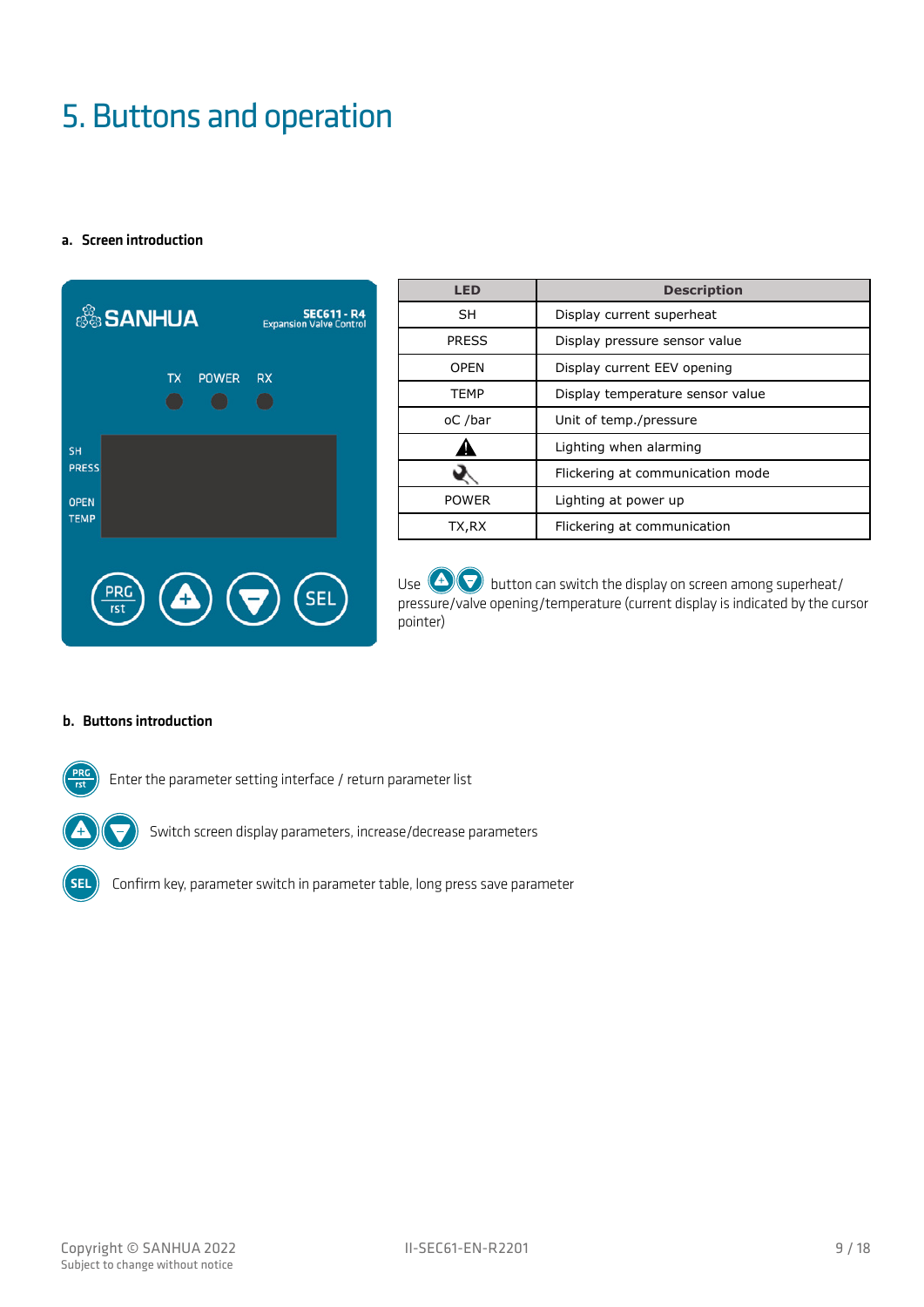#### c. Set/change parameters

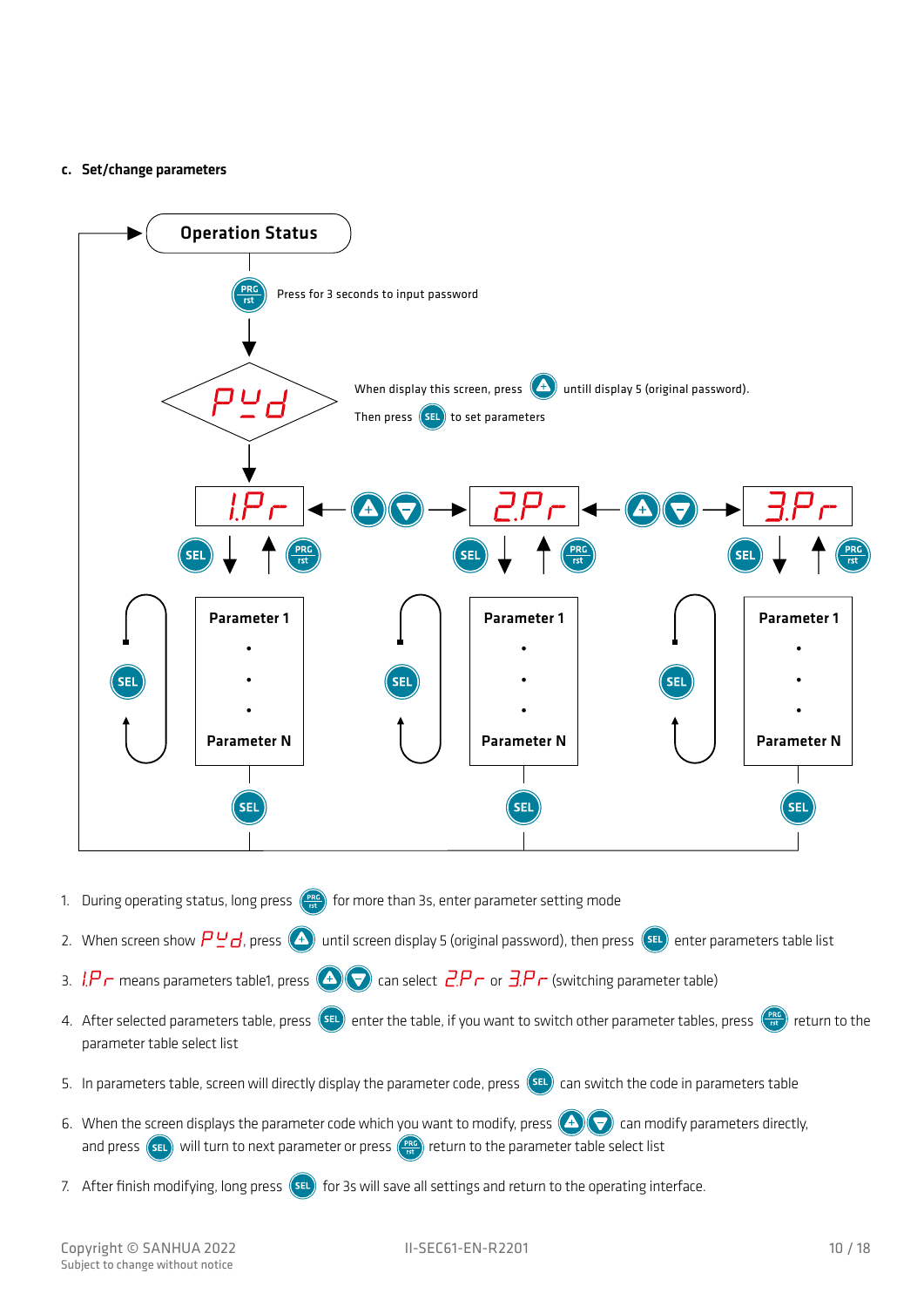#### d. Main parameter setting

#### *1. Refrigerant selection*

Refrigerant data is in  $2P \tau$ 

| Add.  | Code | <b>Description</b> | <b>Default</b> |  |
|-------|------|--------------------|----------------|--|
| 40062 |      | Refrigerant        | 0(R22)         |  |

Now 26 kinds refrigerants is available in controller as below:

| O | R <sub>22</sub> |    | R1234YF      | 14 | R744(CO2)       | 21 | R124         |
|---|-----------------|----|--------------|----|-----------------|----|--------------|
|   | R404A           | 8  | R290         | 15 | R744(N2O)       | 22 | R717         |
| 2 | <b>R410A</b>    | 9  | <b>R450A</b> | 16 | R32             | 23 | R407H        |
| 3 | R134A           | 10 | <b>R513A</b> | 17 | <b>R245FA</b>   | 24 | <b>R454C</b> |
| 4 | R407C           | 11 | <b>R448A</b> | 18 | R <sub>23</sub> | 25 | <b>R455A</b> |
| 5 | R507            | 12 | <b>R449A</b> | 19 | R407A           |    |              |
| 6 | R1234ZE         | 13 | <b>R452A</b> | 20 | <b>R407F</b>    |    |              |

#### *2. Target superheat setting*

Target superheat is in  $I.P$   $\vdash$ 

| Add.  | Code | <b>Description</b> | Default |
|-------|------|--------------------|---------|
| 40001 | אכ   | Target superheat   |         |

If the target SH is too small, may cause liquid hammer in compressor; if the target value is too large, the evaporator energy efficiency will be very low.

#### *3. Start open ratio and duration time*

You can find it in  $IPr$ 

| Add.  | Code | <b>Description</b>             | <b>Default</b> |
|-------|------|--------------------------------|----------------|
| 40003 | bir  | Start open ratio               |                |
| 40004 | SdŁ  | Start open ratio duration time |                |

When controller receives compressor RUN signal, EEV will keep the start opening ratio for the duration time.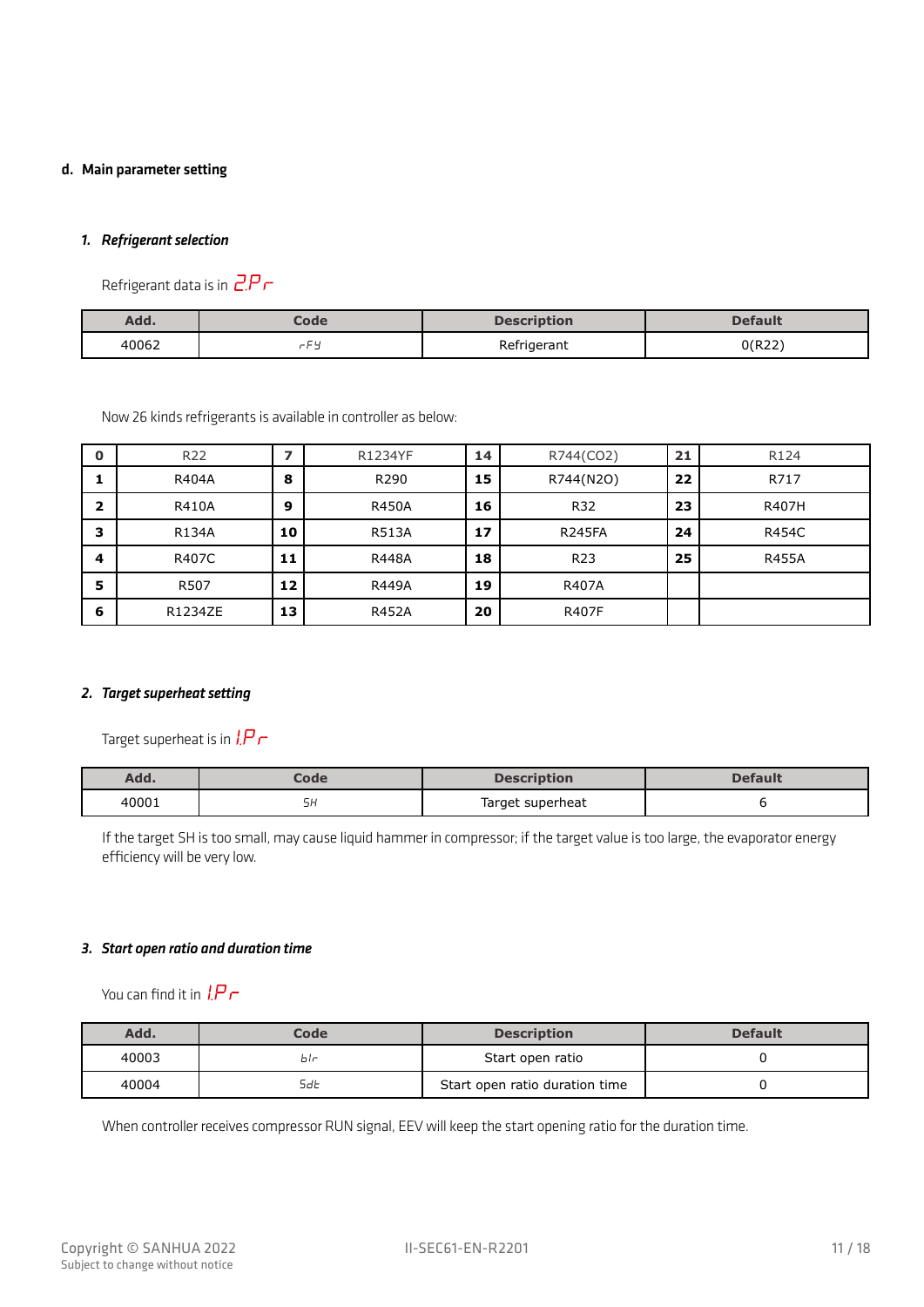#### *4. Pump down function*

| Add.  | Code | <b>Description</b>                        | <b>Default</b> |
|-------|------|-------------------------------------------|----------------|
| 40025 | Ρd   | Select pump down function and delay time  | $-1(OFF)$      |
| 40026 | PdP  | Pressure set-point for stopping pump down | 0.5            |

If 40025 value is not -1, pump down function is ON

RUN signal = ON => Compressor is ON

RUN signal = OFF (need main controller to cut off) => EEV will close

when low pressure = 40026 bar or delay time = 40025 seconds, the Output Relay changes

its position and will inform to cut Off the compressor

#### *5. Reset to factory settings*

| Aaa. | Code    | <b>Description</b> | <b>Default</b> |
|------|---------|--------------------|----------------|
|      | -<br>בר | Reset<br>.         |                |

Reset is in  $\overline{C.P}$  menu, use  $\bigoplus$  to find the parameter  $r5t$ , input backup-password 913 and long press  $\bigoplus$ , all parameters reset to the default from factory.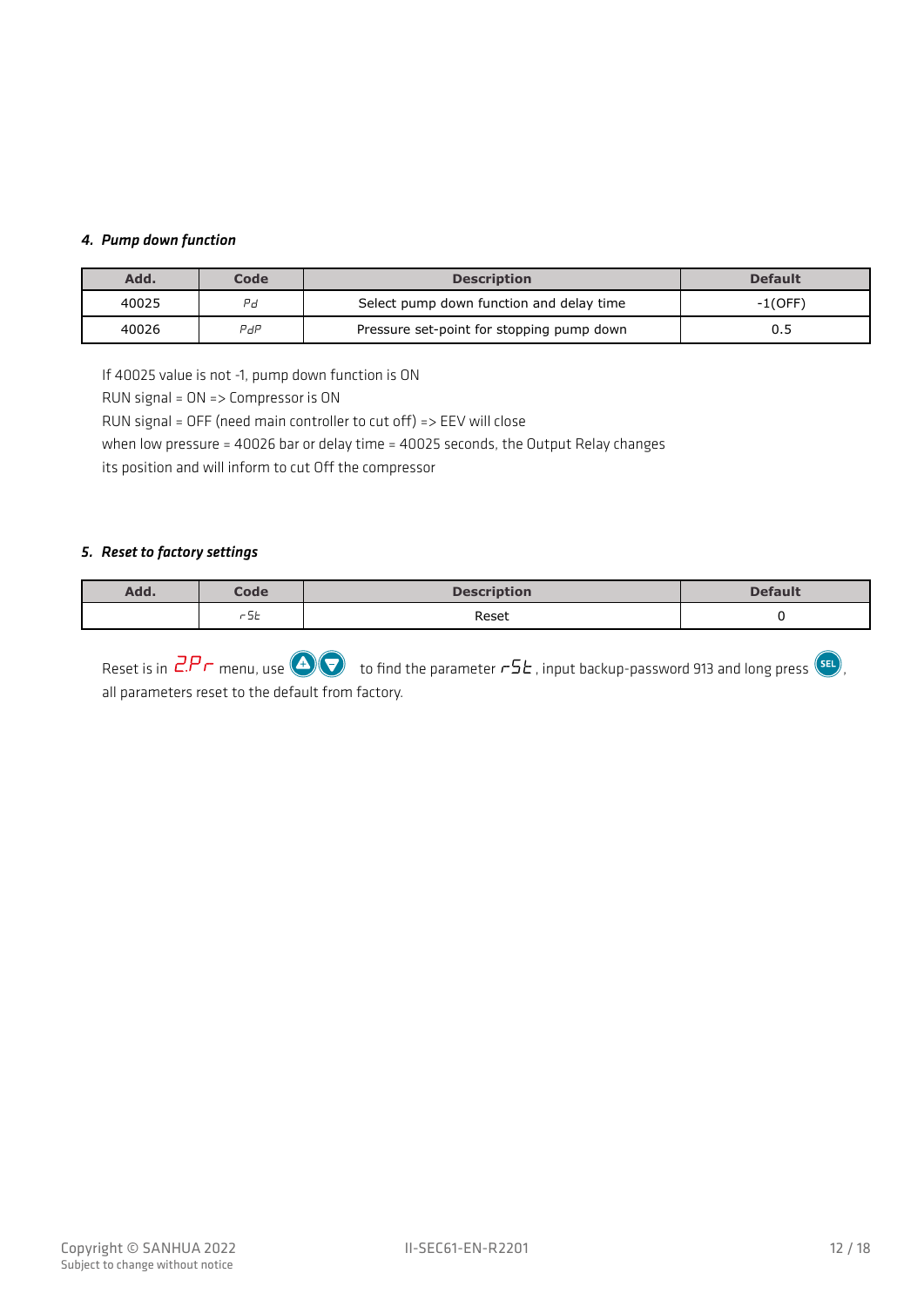### 6. Alarm mode

| Code                 | <b>Description</b>                 | Code               | <b>Description</b>              |
|----------------------|------------------------------------|--------------------|---------------------------------|
| <b>SEP</b>           | RUN signal disconnected            | $\bar{\rho}$ o $P$ | MOP high pressure alarm         |
| $P$ <sub>O</sub> $P$ | Pressure transmitter disconnected  | LoP                | LOP Low pressure alarm          |
| P5E                  | Pressure transmitter short circuit | <b>HSH</b>         | High superheat alarm            |
| EoP                  | Temperature sensor disconnected    | L5H                | Low superheat alarm             |
| ESE                  | Temperature sensor short circuit   | F F E              | Low temperature freezing alarm  |
|                      |                                    | 888                | Supply voltage out of tolerance |

Note  $5EP$  is not alarm, just reminding the compressor RUN signal is disconnected.

Alarm manual reset button is on side face of SEC (EEV driver) shell.

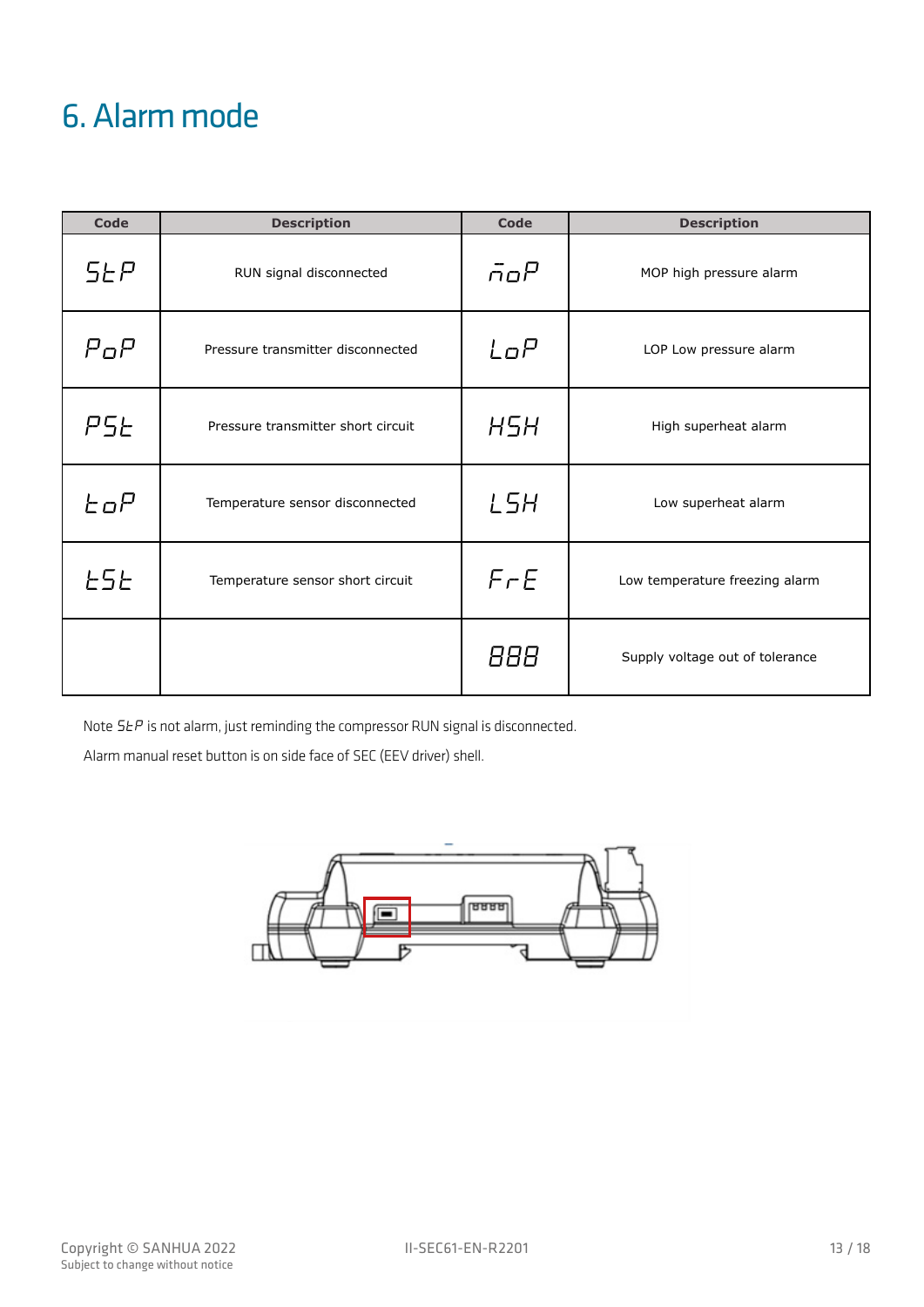## 7. Parameters Table

1. *I.P* r Refrigerant data is in

| Add.  | <b>Description</b>                        | <b>Code</b>     | Unit                                        | <b>Step</b>                                 | Min.           | Max. | <b>Default</b> |
|-------|-------------------------------------------|-----------------|---------------------------------------------|---------------------------------------------|----------------|------|----------------|
| 40001 | Superheat set point                       | 5H              | Κ                                           | 0.1                                         | 0.5            | 30   | 6              |
| 40003 | Start open ratio                          | bir             | $\frac{0}{0}$                               | $\mathbf{1}$                                | $\mathbf 0$    | 100  | 0              |
| 40004 | Start open ratio duration time            | 5dE             | Sec                                         | 1                                           | 0              | 600  | 0              |
| 40005 | P: Proportional gain                      | dFr             | $\frac{0}{0}$                               | 0.1                                         | 0.1            | 99.9 | 3              |
| 40006 | I: Integral time                          | $I$ r $E$       | Sec                                         | 1                                           | 0              | 999  | 20             |
| 40007 | D: Derivative time                        | drt             | Sec                                         | 1                                           | 0              | 999  | 4              |
| 40008 | Low SH alarm mode                         | L <sub>5</sub>  |                                             | 0=No use 1=automatic return 2=manual return |                |      | $\mathbf{1}$   |
| 40009 | Low SH alarm value                        | L <sub>5H</sub> | K                                           | 0.1                                         | 0.5            | 30   | 0.5            |
| 40010 | Low SH alarm delay time                   | L5d             | Sec                                         | $\mathbf{1}$                                | $\mathbf{1}$   | 300  | 15             |
| 40011 | Clear low SH alarm                        | L5F             | K                                           | 0.1                                         | 1              | 30.5 | 3              |
| 40012 | MOP alarm mode                            | $\bar{\theta}P$ |                                             | 0=No use 1=automatic return 2=manual return |                |      | $\mathbf{1}$   |
| 40013 | MOP alarm pressure                        | ñoP             | bar                                         | 0.1                                         | -1             | 50   | 9              |
| 40014 | MOP alarm delay time                      | <i>RPd</i>      | Min                                         | 1                                           | $\mathbf{1}$   | 15   | 1              |
| 40015 | Clear MOP alarm                           | <b>APF</b>      | bar                                         | 0.1                                         | $-1$           | 50   | 8              |
| 40016 | High SH alarm mode                        | H5              |                                             | 0=No use 1=automatic return 2=manual return |                |      | 0              |
| 40017 | High SH alarm value                       | H5H             | K                                           | $\mathbf{1}$                                | 10             | 40   | 30             |
| 40018 | High SH alarm delay time                  | H5d             | Min                                         | $\mathbf{1}$                                | $\mathbf{1}$   | 600  | 3              |
| 40019 | Clear high SH alarm                       | <b>HSF</b>      | K                                           | 0.1                                         | $\overline{7}$ | 37   | 27             |
| 40021 | Freeze prevention alarm mode              | Fr              |                                             | 0=No use 1=automatic return 2=manual return |                |      | 0              |
| 40022 | Freeze prevention alarm value             | FrE             | $^{\circ}$ C                                | 1                                           | $-40$          | 40   | 0              |
| 40023 | Freeze prevention alarm delay time        | F <sub>rd</sub> | Sec                                         | 1                                           | 5              | 200  | 30             |
| 40024 | Clear freeze prevention alarm             | $F - F$         | $^{\circ}$ C                                | 1                                           | $-37$          | 43   | 3              |
| 40025 | Select pump down function and delay time  | Pd              | Sec                                         | $\mathbf{1}$                                | 0              | 180  | $-1(OFF)$      |
| 40026 | Pressure set-point for stopping pump down | PdP             | bar                                         | 0.1                                         | $-0.5$         | 18   | 0.5            |
| 40027 | Pressure low limit alarm mode             | LP              | 0=No use 1=automatic return 2=manual return |                                             |                | 0    |                |
| 40028 | Pressure low limit alarm value            | LoP             | bar                                         | 0.1                                         | $-0.8$         | 17.7 | 0              |
| 40029 | Low limit pressure alarm delay time       | <b>LPd</b>      | Sec                                         | 1                                           | 5              | 200  | 5              |
| 40030 | Clear low limit pressure alarm            | L PF            | bar                                         | 0.1                                         | $-0.5$         | 18   | 0.3            |

#### 1) Alarm setting

When alarm setting is ON, if system pressure/temperature exceeds/below the set alarm value and keep more than the delay time, the controller will generate an alarm and act accordingly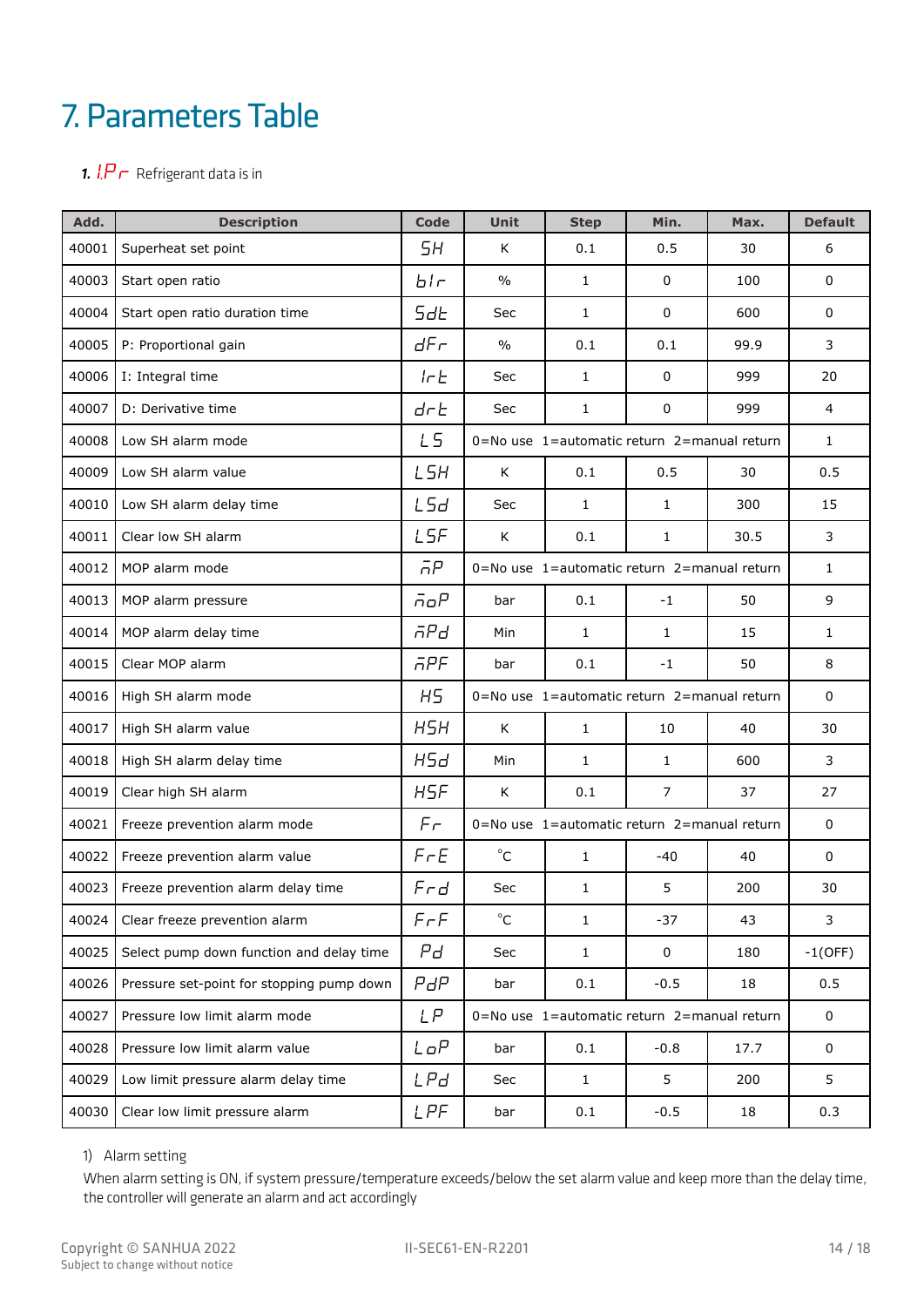### 2. <sup>2. P</sup> r (Parameters Table2)

| Add.  | <b>Description</b>                | <b>Code</b>     | Unit                                                                                                                                                                                                                                              | <b>Step</b>  | Min.         | Max. | <b>Default</b>              |
|-------|-----------------------------------|-----------------|---------------------------------------------------------------------------------------------------------------------------------------------------------------------------------------------------------------------------------------------------|--------------|--------------|------|-----------------------------|
| 40061 | Password                          | P[d             | $\mathbf{1}$<br>$\prime$                                                                                                                                                                                                                          |              | 0            | 999  | 5                           |
| 40062 | Refrigerant                       | F <sup>F</sup>  | 0=R22 1=R404A 2=R410A 3=R134a 4=R407C<br>5=R507 6=R1234ze 7=R1234yf 8=R290 9=R450A<br>10=R513A 11=R448A 12=R449A 13=R452A<br>14=R744(CO2) 15=R744(N20) 16=R32 17=R245fa<br>18=R23 19=R407A 20=R407F 21=R124 22=R717<br>23=R407H 24=R454C 25=R455A | 0            |              |      |                             |
| 40063 | Pressure sensor MAX. range        | P5H             | bar                                                                                                                                                                                                                                               | $\mathbf{1}$ | $\Omega$     | 99   | 12(Current)<br>20(Voltage)  |
| 40064 | Pressure sensor MIN. range        | P <sub>5L</sub> | bar                                                                                                                                                                                                                                               | $\mathbf{1}$ | $-1$         | 99   | -1(Current)<br>0(S Voltage) |
| 40065 | Pressure sensor offset correction | PLr             | K                                                                                                                                                                                                                                                 | 0.1          | $-9.9$       | 9.9  | $\Omega$                    |
| 40066 | Temp. sensor offset correction    | ECr             | K                                                                                                                                                                                                                                                 | 0.1          | $-20$        | 19.9 | $\Omega$                    |
| 40069 | Jerk control ratio                | JE Y            |                                                                                                                                                                                                                                                   | 0.1          | 0.1          | 100  | 100                         |
| 40070 | EEV open ratio upper limit        | oPH             | $\frac{0}{0}$                                                                                                                                                                                                                                     | $\mathbf{1}$ | $\Omega$     | 100  | 100                         |
| 40071 | EEV open ratio lower limit        | oPL             | $\frac{0}{0}$                                                                                                                                                                                                                                     | $\mathbf{1}$ | $\Omega$     | 100  | $\Omega$                    |
| 40072 | Sensor input filter time          | oll             | $\prime$                                                                                                                                                                                                                                          | 0.1          | $\mathbf{1}$ | 99.9 | $\mathbf{1}$                |
| 40073 | EEV compulsory open ratio         | UCr             | $\%$                                                                                                                                                                                                                                              | 0.1          | $\Omega$     | 100  | $OFF(-1)$                   |
| 40076 | Display mode                      | d 15            | 2=Evaporator outlet pressure / 3= Expansion valve open ratio<br>4= Evaporator outlet temperature / 5= Saturation temperature                                                                                                                      | $\mathbf{1}$ |              |      |                             |
| 40077 | Run/stop method                   | rñE             | $0=$ Always run / 1 = Digital input<br>2= Communication Run                                                                                                                                                                                       |              |              |      | $\mathbf{1}$                |
| 40078 | CommunicationID setup             | Id              | $\sqrt{2}$                                                                                                                                                                                                                                        | $\mathbf{1}$ | $\mathbf{1}$ | 254  | $\mathbf{1}$                |
| 40079 | Communication speed setup         | bdr             | 96(1)=9600 192(2)=19200 384(3)=38400<br>48(0)=4800                                                                                                                                                                                                |              |              | 96   |                             |
|       | Reset                             | r5t             | $\prime$                                                                                                                                                                                                                                          | $\mathbf{1}$ | 0            | 999  | 0                           |

1) set  $r$  5*E* to password value (default 5), and then long press  $(s)$  the controller will factory reset.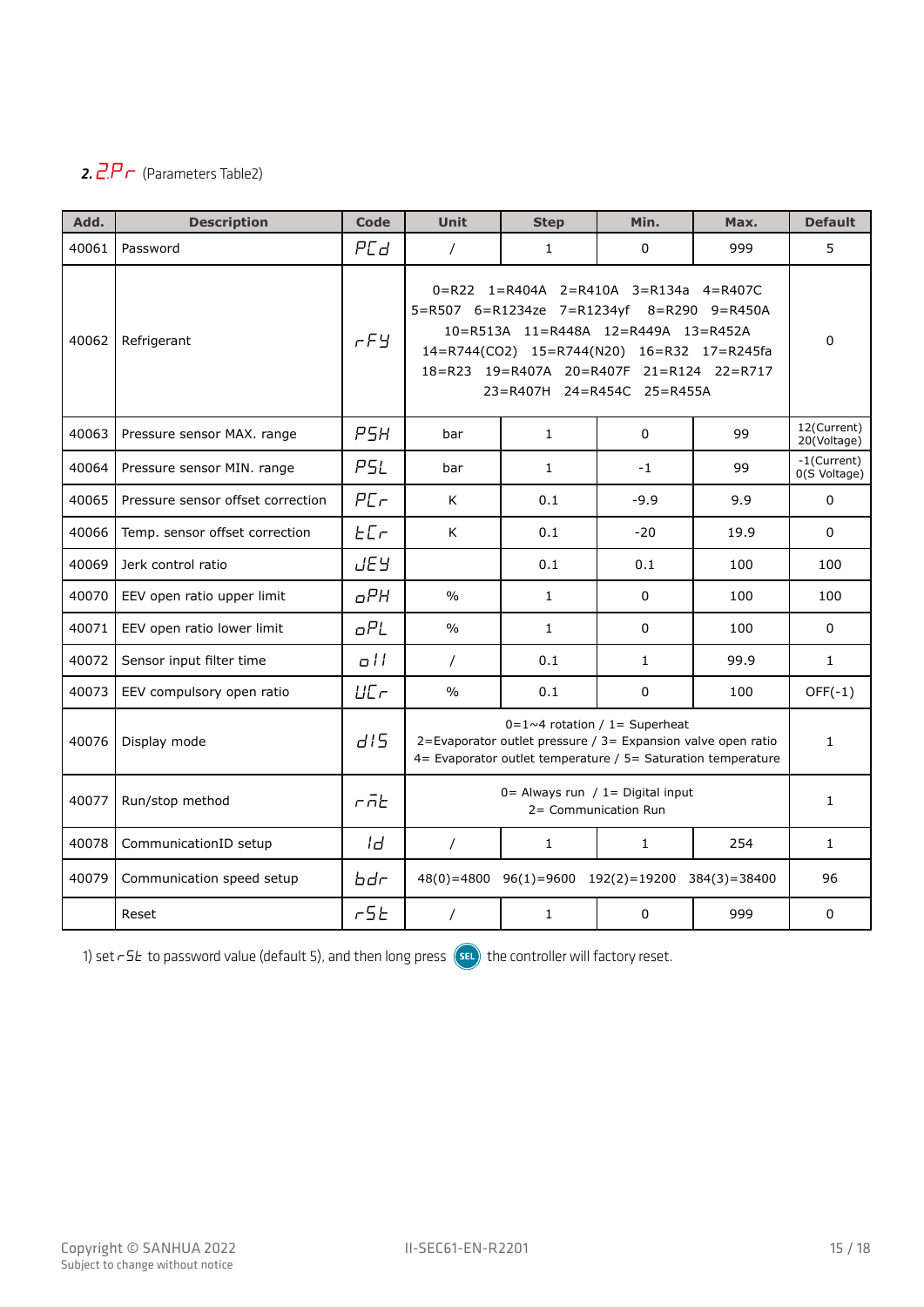### 3.  $\exists P \cap$  (Parameters Table3)

| Add.  | <b>Description</b>              | Code | Unit                                                                         | <b>Step</b>                   | Min.                      | Max. | <b>Default</b> |
|-------|---------------------------------|------|------------------------------------------------------------------------------|-------------------------------|---------------------------|------|----------------|
| 40041 | Hold current                    | ЕНН  |                                                                              | $0=OFF$                       | $1 = ON$                  |      |                |
| 40042 | Expansion valve excitation type | EUd  |                                                                              | $1-2(0)=1-2$ phase excitation | $2(1)=2$ phase excitation |      | $1 - 2$        |
| 40043 | Expansion valve total pulse     | EUP  | pulse                                                                        |                               | 10                        | 999  | 50             |
| 40044 | Expansion valve open pulse      | EUo  | pulse                                                                        |                               | 0                         | 999  | 30             |
| 40045 | EEV drive speed (PPS)           | EBS. | $10(0) = 10$ PPS<br>$50(3) = 50PPS$<br>$200(6) = 200$ PPS $250(7) = 250$ PPS | 30(2)                         |                           |      |                |

1) Parameter Table 3 is usually not use, SANHUA standard EEV can directly set by the DIP SW. If you want modify parameters table 3, please change DIP SW first. (See page 5)

2) Because the controller screen display maximum value is 999, so 40043 EEV total steps pulse 50 means 500 steps.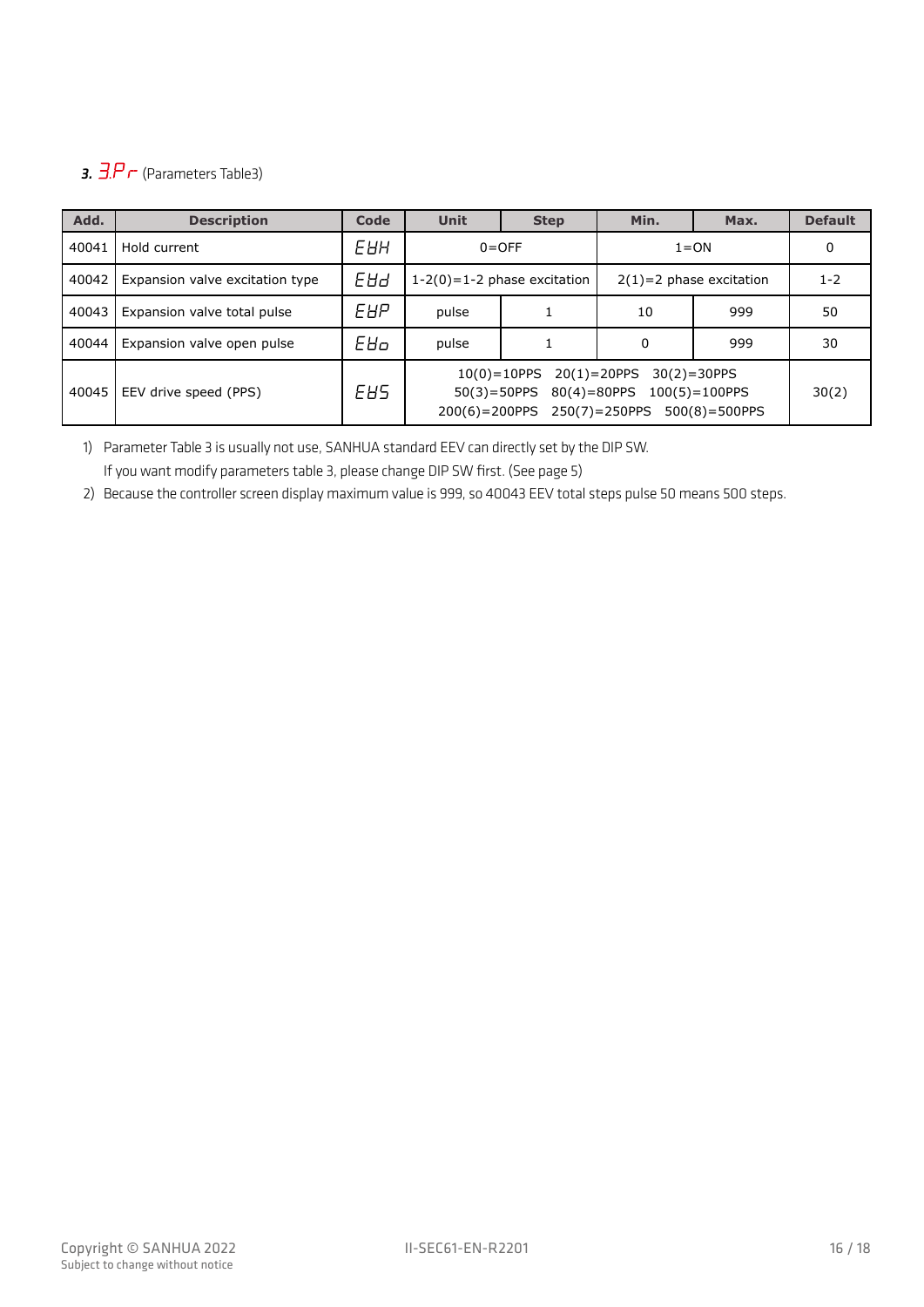## 8. Communication Protocol

#### a. Specification

| <b>Item</b>                  | <b>Description</b>                                        |  |  |  |
|------------------------------|-----------------------------------------------------------|--|--|--|
| Transmission line connection | Multiple line                                             |  |  |  |
| Communication method         | RS485 (2-wire, half-duplex)                               |  |  |  |
| Baud-rate                    | Default 9600BPS                                           |  |  |  |
| Parity, Data, Stop bit       | None, 8 data, 1 stop                                      |  |  |  |
| Protocol Type                | Modbus RTU Mode                                           |  |  |  |
| <b>Function Code</b>         | Read Hold Registers (0×03) /Preset Single Register (0×06) |  |  |  |
| Max. Read Word               | 32word                                                    |  |  |  |
| Media Type                   | Belden 9841/9842, LG LIREV-AMESB                          |  |  |  |
| Poll interval                | 100 <sub>ms</sub>                                         |  |  |  |

#### b. Status of Communication table

| Add.             | <b>Function</b>                | Unit                     | <b>Type</b> | $\mathbf{s}$  | <b>SEC601</b>       | <b>MMI</b>  |
|------------------|--------------------------------|--------------------------|-------------|---------------|---------------------|-------------|
| 40073            | EEV compulsory open ratio      | $\blacksquare$           | Analog      | <b>INT 16</b> | $0.0 - 100.0$       | $\times 10$ |
| 40099            | Reset command                  | $\overline{\phantom{a}}$ | Analog      | <b>INT 16</b> | $0:$ OFF            | 1:ON        |
| 40101            | Run/Stop input                 | $\blacksquare$           | Analog      | <b>INT 16</b> | 0:Stop              | 1:Run       |
| 40102            | Operation status               | $\overline{\phantom{a}}$ | Analog      | <b>INT 16</b> | Refer to below bit  |             |
| Bit0             | Operation status of EEV        | $\overline{\phantom{a}}$ | Digital     | bit           | $0:$ OFF            | 1:ON        |
| Bit1             | Aux. relay output              | $\overline{\phantom{a}}$ | Digital     | bit           | $0:$ OFF            | 1:ON        |
| 40110            | Alarm status                   | $\blacksquare$           | Analog      | <b>INT 16</b> | Refer to below bit  |             |
| Bit <sub>0</sub> | Press, sensor disconnection    | $\overline{\phantom{a}}$ | Digital     | bit           | $0:$ OFF            | 1:ON        |
| Bit1             | Press. sensor short circuit    | $\blacksquare$           | Digital     | bit           | $0:$ OFF            | 1:ON        |
| Bit2             | Temp. sensor disconnection     | $\overline{\phantom{a}}$ | Digital     | bit           | $0:$ OFF            | 1:ON        |
| Bit3             | Temp. sensor short circuit     | $\overline{\phantom{a}}$ | Digital     | bit           | $0:$ OFF            | 1:ON        |
| Bit <sub>6</sub> | MOP alarm                      | $\blacksquare$           | Digital     | bit           | $0:$ OFF            | 1:ON        |
| Bit7             | Low limit pressure alarm       | $\overline{\phantom{a}}$ | Digital     | bit           | $0:$ OFF            | 1:ON        |
| Bit8             | High superheat alarm           | $\blacksquare$           | Digital     | bit           | $0:$ OFF            | 1:ON        |
| Bit9             | Low superheat alarm            | $\blacksquare$           | Digital     | bit           | $0:$ OFF            | 1:ON        |
| Bit10            | Freezing Protection alarm      | $\overline{\phantom{a}}$ | Digital     | bit           | $0:$ OFF            | 1:ON        |
| 40111            | Present Superheat              | K                        | Analog      | <b>INT 16</b> |                     | $\times 10$ |
| 40112            | Present saturation temperature | C                        | Analog      | <b>INT 16</b> |                     | $\times 10$ |
| 40113            | Present pressure               | bar                      | Analog      | <b>INT 16</b> | $-1.0 - 1.0$        | $\times 10$ |
| 40114            | Present temperature            | C                        | Analog      | <b>INT 16</b> | $-100.0 \sim 100.0$ | $\times 10$ |
| 40116            | EEV open ratio                 | $\%$                     | Analog      | <b>INT 16</b> | $0.0 \sim 100.0$    | $\times 10$ |